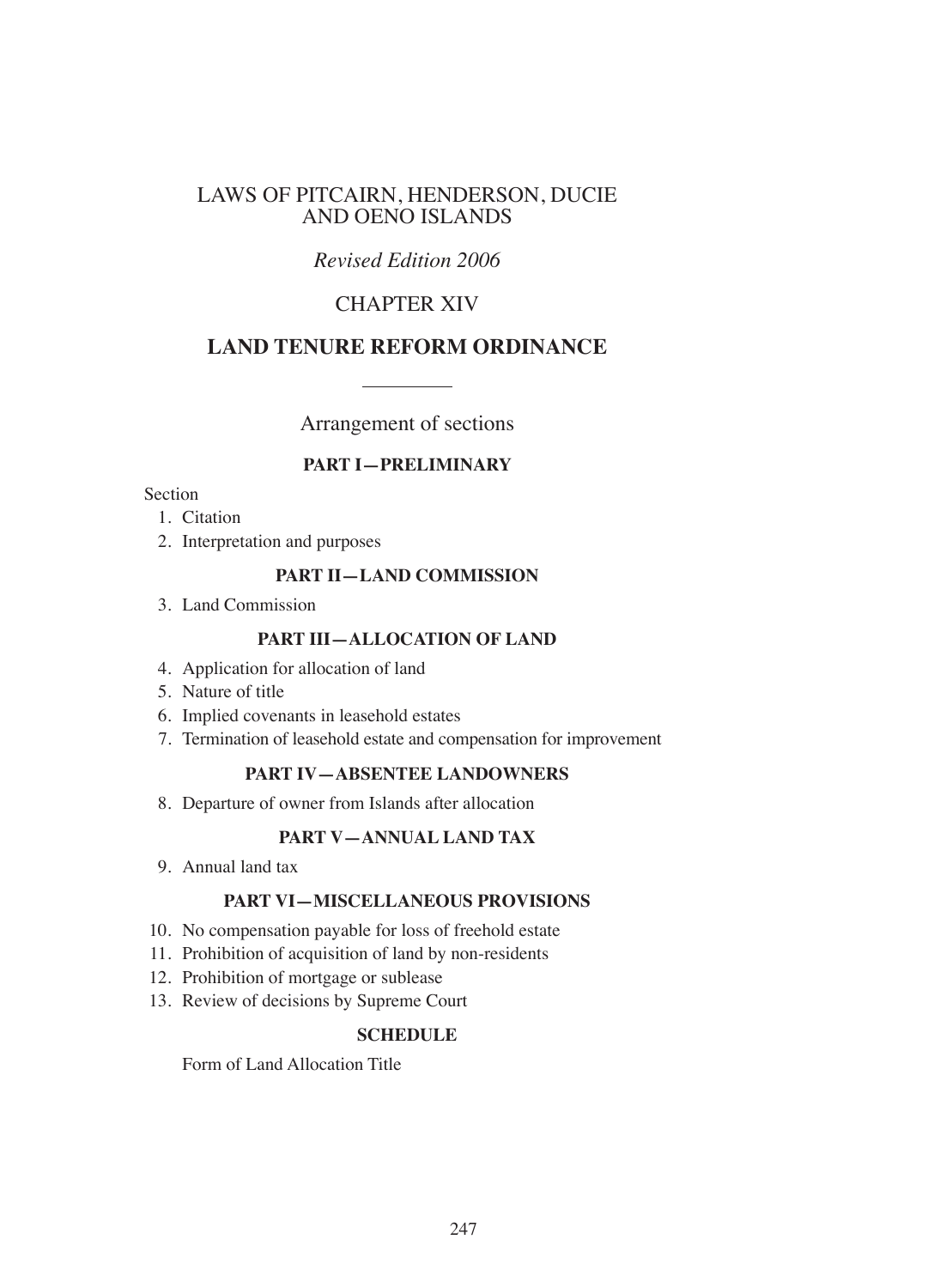Ordinances: No. 7 of 2000

### **An ordinance for the reform of land tenure on Pitcairn Island**

[1st August 2000]

### **PART I—PRELIMINARY**

Citation.

Interpretation and purposes.

**1.** This ordinance may be cited as the Land Tenure Reform Ordinance.

**2.** (1) In this ordinance, unless the context otherwise requires—

- "Annual Land Tax" means the land tax prescribed and levied in accordance with the provisions of section 9 of this ordinance;
- "Court" means the Lands Court established by section 3 of the Lands Court Ordinance;
- ["commercial land" means any land which is predominantly used for or is capable of use for commercial or industrial purposes which have the approval of the Island Council and of the Governor;]

#### **(Inserted by Ordinance No. 5 of 2006)**

"extended family" means those persons immediately related or living together in the same dwellinghouse;

["former permanent resident" means a person who, on or after the commencement of the Immigration Control Ordinance, obtained the status of permanent residence in accordance with the provisions of section 12 or section 13 of that ordinance;

### **(Repealed and replaced by Ordinance No. 5 of 2006)**

- "forestry land" means land which is used for or is capable of being used for forestry as a principal purpose;
- "garden land" means land which is used for or is capable of being used for gardens;
- "house land" means land which is used for or is capable of being used for residential purposes;
- "orchard land" means land which is being used for or is suitable for use as orchards and includes any banana plantation;
- ["permanent resident" means the status of being exempt from the provisions of the Immigration Control Ordinance 2006 by reason of paragraphs (a), (b) or (c) of subsection (1) of section 15 thereof;]

#### **(Repealed and replaced by Ordinance No. 5 of 2006)**

"private land" means all land which is not public land;

"public land" means land which is owned by or on behalf of the Island Council or any other such public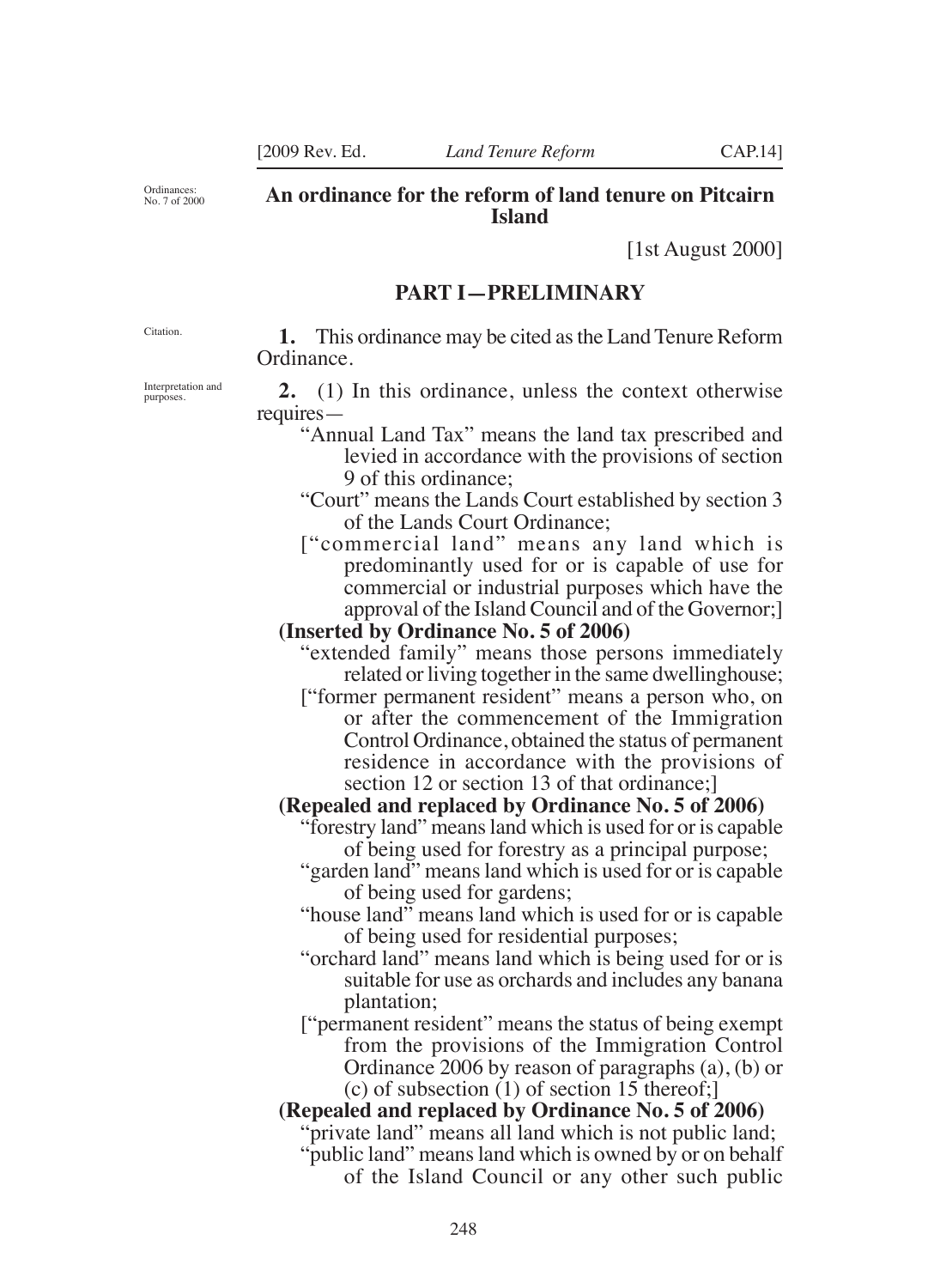authority upon trust for the inhabitants of the Islands for any public use or purpose including recreation;

"reserve land" means land which has been dedicated to a public authority in perpetuity and set aside for environmental or conservation purposes or any significant potential use of public utility;

"transfer", in relation to an interest in land, includes every transfer *inter vivos*, whether for consideration or not, and shall be deemed to include the sub-lease of a leasehold estate;

"trustee" means the trustee or caretaker of any land.

- (2) The objects and purposes of this ordinance are—
- (a) to promote the greatest possible availability of land for residential, agricultural, economic, cultural and conservation purposes;
- (b) to ensure that all habitable and arable land is used to the best advantage and to discourage the undue aggregation of land by imposing an annual tax on land holdings of absentee owners or those in excess of the reasonable needs of the owner and his or her family;
- (c) to secure a fair allocation of land having due regard to the interests of permanent residents of the Islands and the wish of any former residents or children or grandchildren of former residents to return and reside there permanently.

# **PART II—LAND COMMISSION**

**3.**—(1) There is hereby established a Land Commission comprising the elected members of the Island Council and such other persons appointed from among the permanent residents of the Islands by order of the Governor so that each extended family shall be represented by at least one member.

(2) It shall be the function and responsibility of the Land Commission to identify and establish the boundaries of all usable land on Pitcairn Island other than house land, public land and reserve land, that is to say, all garden land, orchard land and forestry land, and to cause the same to be divided into viable blocks according to the classification of the land.

(3) The Land Commission shall compile and maintain a register of the said land and shall establish marks delineating the boundaries thereof in durable and permanent form.

(4) In the exercise of its functions under subsections (2) and (3), the Land Commission may engage the services and advice of such professional experts as may assist the accurate and speedy accomplishment of its objectives.

Land Commission.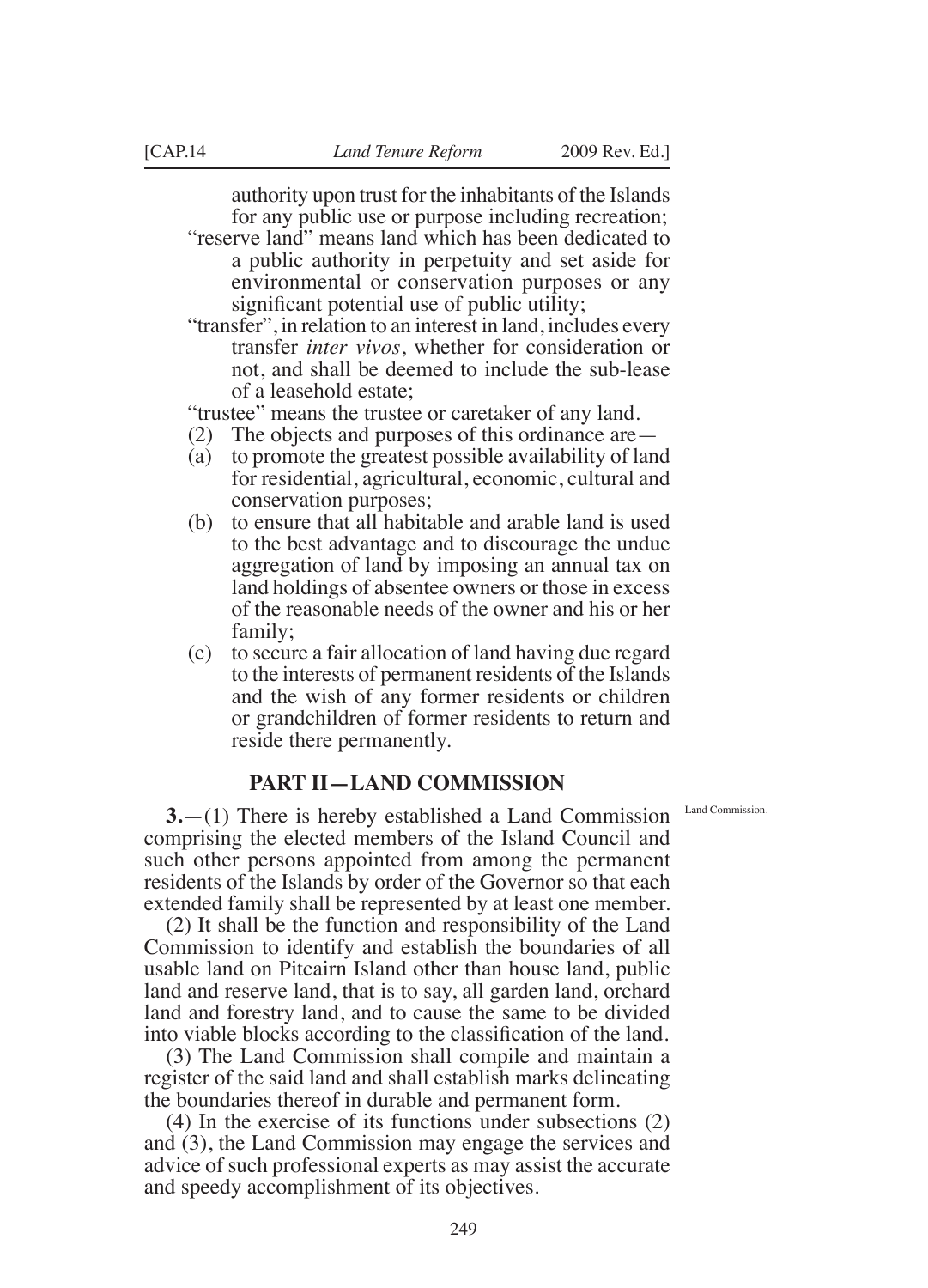[(5) The Chairperson of the Land Commission shall be appointed annually by a simple majority of votes of the Commission members. If only one candidate is nominated, he or she shall be deemed to be elected. If there are two or more candidates, an election by show of hands must follow. In the event of a tied result, the senior by age shall be deemed to be elected. No member of the Lands Court shall be eligible for election as the President of the Land Commission.]

#### **(Repealed and replaced by Ordinance No. 5 of 2006)**

(6) The Land Commission shall have power in the course of its duties to make recommendations to the Governor that any area of land should be dedicated to the Island Council or any other public authority in perpetuity as reserve land for use as a public utility.

#### [(7) **(Repealed by Ordinance No. 5 of 2006)**]

[(8) Upon completion of its functions under subsections (2) and (3), the Land Commission shall cause full details of its indings to be conveyed to the Registrar of the Court. The Registrar of the Court shall thereupon ensure that these are amalgamated with the previous register of house land in Adamstown made by the Ordnance Survey in 1985. The amalgamated registers shall thereupon have the force of law and shall be, subject to the grant of any leasehold interests under this ordinance, the only true and oficial record of the ownership and boundaries of private and public land on Pitcairn Island. The authority of the register so created by amalgamation shall not be called into question in any court in any proceedings whatever.]

**(Repealed and replaced by Ordinance No. 5 of 2006)**

# **PART III—ALLOCATION OF LAND**

Application for allocation of land.

**4.**—(1) On a date to be appointed by the Governor by order, after the completion of the functions of the Land Commission under the provisions of section 3 of this ordinance (hereinafter referred to as "the suspension date"), all existing freehold title to any interest in private land in the Islands shall be deemed to be suspended and the Court shall thereafter have jurisdiction to allocate title to all land, other than public land and reserves, in accordance with applications made under the following provisions of this section.

(2) Subject to the provisions of this ordinance, all permanent residents and former permanent residents of the Islands and their children and grandchildren (having reached the age of 18 years), may apply to the Court for the allocation of land in any of the classifications of house land, garden land, orchard land and forestry land, provided that the applicant is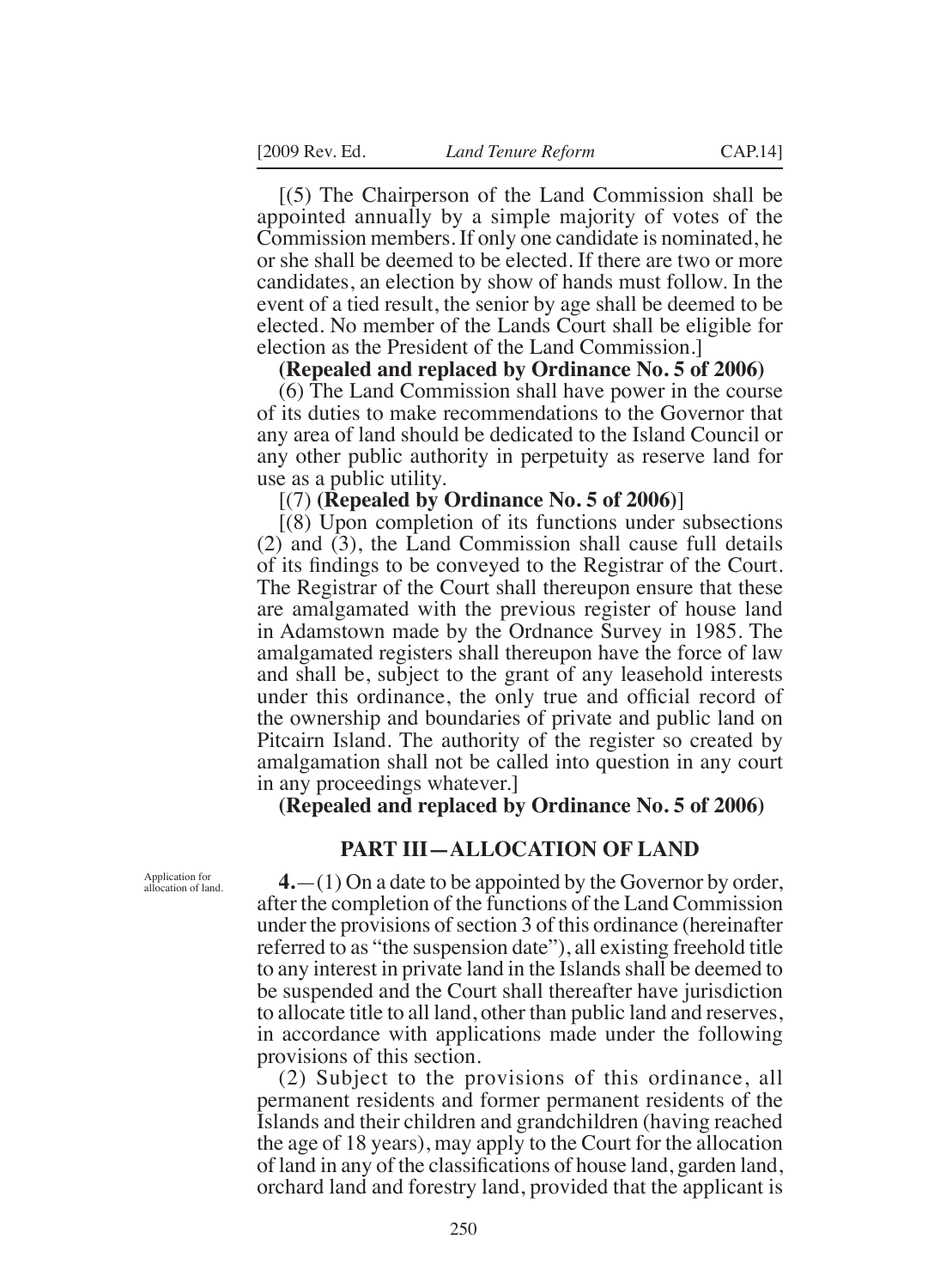resident at the time of application and fully intends to remain as a resident:

Provided that any person formerly resident in the Islands who prior to the commencement of this ordinance left the Islands to settle elsewhere indefinitely and who immediately prior to the suspension date is registered in the Register of Land Titles as the owner of the freehold interest in any land on Pitcairn, shall be deemed to be eligible to apply to the Court under this subsection and to be an existing owner for the purposes of subsection (4) of this section:

And provided that, upon the granting of a Land Allocation Title to any such non-resident applicant, he or she shall be deemed to be a landowner who has left the Islands to settle elsewhere indefinitely with effect from the date of the said grant, for the purposes of section 8 of this ordinance.

(3) In considering any application or any competing applications, the Court shall have regard to the following factors—

- the reasonable needs for the sustenance of the applicant and his or her family;
- the capability of the applicant to hold and manage the land concerned in a profitable manner;
- the economy and export trade of the Islands;
- the historical association of the applicant and the forebears of the applicant with the land concerned.

(4) The Court shall not have power to refuse an application for the grant of a Land Allocation Title made by an existing owner of a suspended interest in that land.

(5) The grant of any application for a Land Allocation Title which in the opinion of the Court is superfluous to the reasonable needs of the applicant shall be subject to payment of Annual Land Tax.

(6) In the case of an application for the grant of a Land Allocation Title by a former resident of the Islands, or child or grandchild of a former resident, with respect to a parcel of land not claimed by the existing owner of a suspended interest therein, there shall be a presumption in favour of granting the application, subject to the requirement that for a period of three years after the date of issue of the Land Allocation Title the applicant shall personally reside, or in the case of agricultural or commercial land, work on the said land.

(7) For the purposes of this section, a person registered immediately before the suspension date as trustee of any land on behalf of the estate of a deceased person, in respect of which land there is no claim or pending claim by any person purporting to have a beneficial interest therein, shall be deemed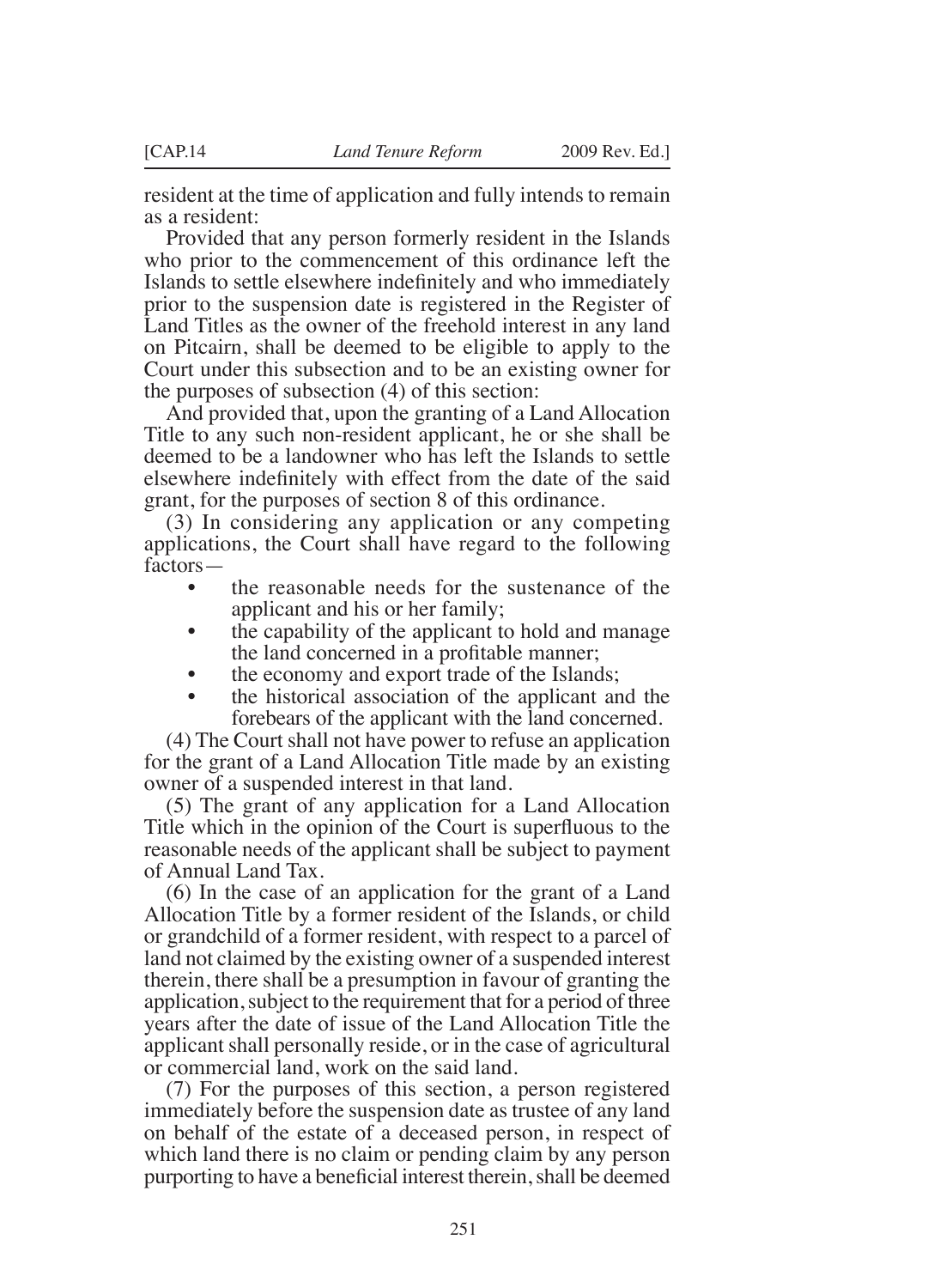to be the owner of such land.

(8) Upon the granting of an application, the suspended ownership of the applicant, if any, shall be thereby extinguished and a new title, to be known as a Land Allocation Title, shall be inscribed in the appropriate register in favour of the applicant forthwith.

Nature of title.

**5.**—([(1) Every Land Allocation Title shall create a leasehold estate in the land affected, to be held, without consideration of rent, from the Island Council as lessor, for the following terms

| $\bullet$ | house land—    | for the lifetime of the applicant  |
|-----------|----------------|------------------------------------|
|           |                | and the spouse and dependents      |
|           |                | of the applicant                   |
| $\bullet$ | garden $land-$ | for terms of five years renewable  |
|           |                | as of right during the life of the |
|           |                | applicant                          |
|           | orchard land   | for the life of the orchard        |

- orchard land— for the life of the orchard
- forestry land— for the life of the forest
- commercial land— for a term of twenty years:

 Provided that every Land Allocation Title shall be in the form of a grant of the leasehold estate in the land affected and shall so far as practicable be in the terms set out in the Schedule. The lease shall provide for such appurtenances, encumbrances and Notes as the Lands Court shall direct at the time of issue or subsequently. The lease document shall be prepared in duplicate, sealed with the seal of the Court and signed by the President and the Registrar. One copy shall be issued to the lessee owner and the other retained by the Registrar of the Court. Notes included by the Court at the time of issue or subsequently may state the substance of conditions and shall be binding upon the lessee and any third party until they are amended or terminated at the direction of the Court. Any such Note may make special provision for rights of access to and gathering produce from any tree or trees existing on the land prior to the grant of the leasehold interest to a succeeding owner.

 (2) The amalgamated register of leasehold land titles shall, together with all other land titles, be recorded by the President and the Registrar of the Lands Court in three copies in electronic form. The first and principal copy shall be held in the Governor's Ofice in Wellington and the second and third in the ofices of the Registrar of the Lands Court and the Island Commissioner respectively.

 (3) Every lessee shall be entitled to a printed copy of his or her Land Allocation Title and other adjacent leasehold titles free of charge. Copies of the whole register may be obtained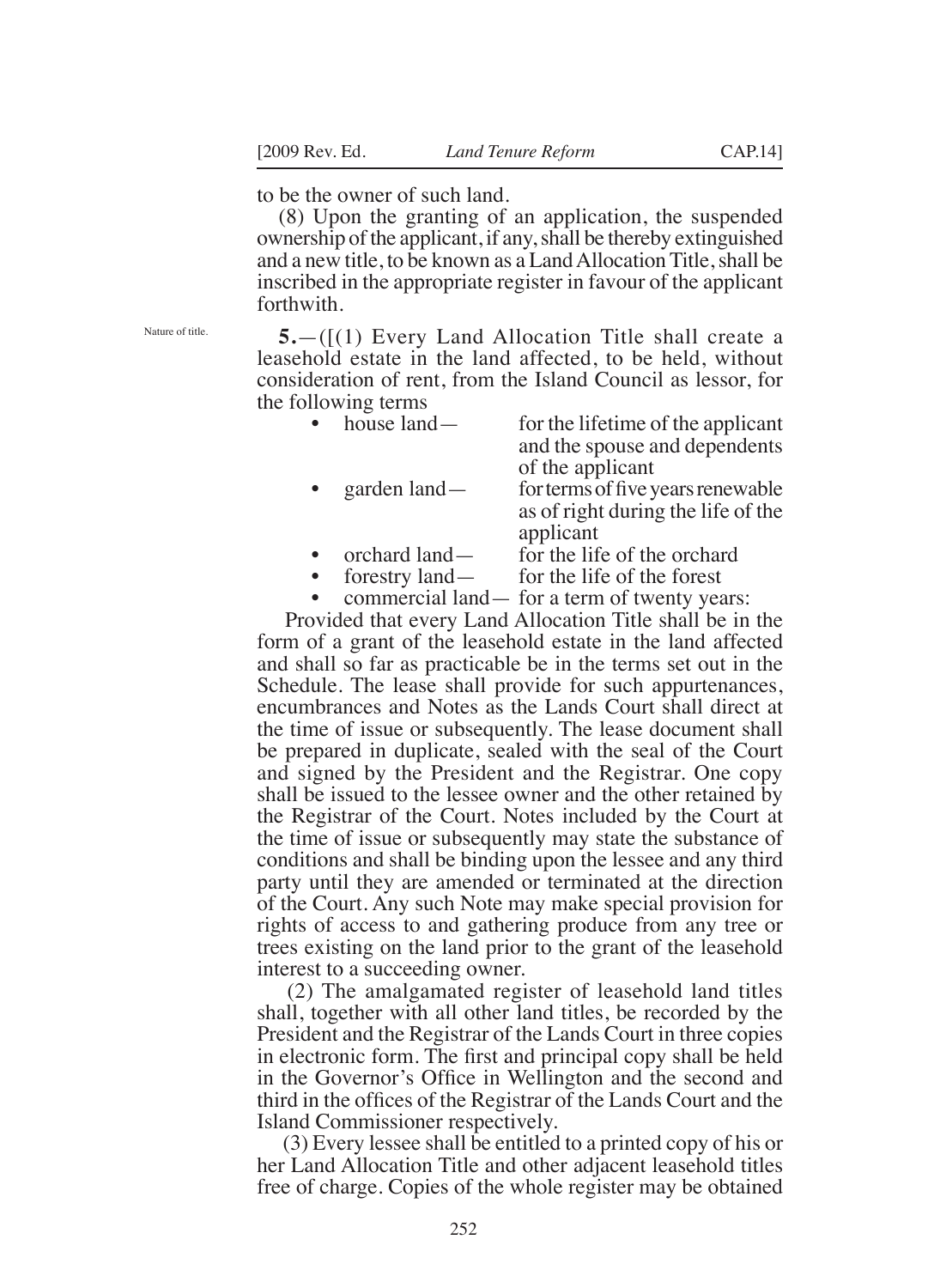on payment of such fee as the President of the Court may determine and the proceeds of such sale shall be paid to the Island revenue.]

#### **(Repealed and replaced by Ordinance No. 5 of 2006)**

**6.** The following covenants shall be implied in every leasehold estate in land arising from the grant of a Land Allocation Title—

- (a) on the part of the grantee—
	- (i) not to part with the possession of, assign, transfer or otherwise alienate the land or any part thereof the subject of the leasehold estate without the consent in writing of the Council previously obtained and the approval of the Lands Court;
	- (ii) in the case of agricultural land, to farm, cultivate and manage the land in a good and husbandlike manner and to keep the same clean and free from weeds;
	- (iii) in the case of house land, to keep the land the subject of the lease and all buildings and improvements erected on it clean and in good repair, accidents from fire, storm and tempest and reasonable wear and tear excepted, and to comply with the provisions of any ordinance for the time being in force and all other lawful orders in respect of such land or buildings under the provisions of any such ordinance;
	- (iv) on the surrender or termination of the leasehold estate, to yield up the land and all buildings and improvements erected thereon in such state of cultivation, repair and management as shall be in compliance with the covenants in subparagraphs (ii) and (iii) hereof;
	- (v) to permit the Council by its duly authorised agents at all reasonable times during the continuance of the leasehold estate, upon giving to the grantee not less than two days' notice in writing, to enter upon the land and view the condition and state of maintenance thereof and in the case of agricultural land for all other reasonable purposes connected with the proper use and cultivation thereof;
	- (vi) if the Council shall serve upon the grantee notice in writing of any default by the grantee in the fulfilment or performance of any of the

Implied covenants in leasehold estates.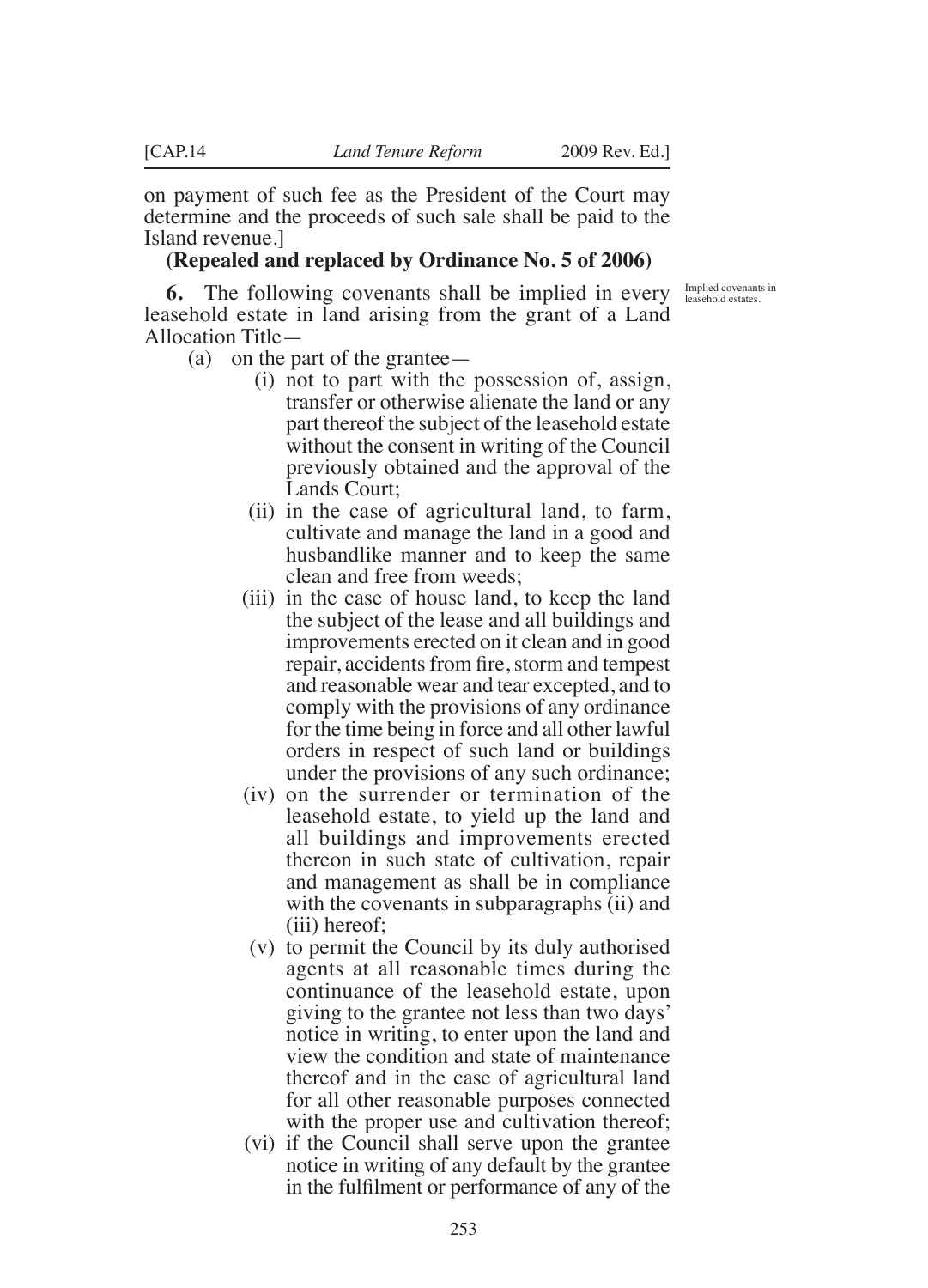covenants therein, to remedy such default within the time stated in such notice, in any event being not less than one month after the date of service of such notice on the grantee;

(b) on the part of the Council, upon the grantee performing and observing all of the covenants and conditions implied in the leasehold estate, to permit the grantee peaceably and quietly to hold and enjoy the land the subject of the leasehold estate without any disturbance or interruption by the Council or by any person claiming from, under, on behalf of or in trust for the Council.

**7.**—(1) Any leasehold estate in land arising from the grant of a Land Allocation Title may be terminated—

- (a) on the application of the grantee—
	- (i) if the grantee has given not less than one month's notice in writing to the Council of the desire and intention of the grantee to yield up possession of the land and voluntarily to surrender the leasehold interest therein to the Council as reversioner;
	- (ii) if the Council commits any default not capable of being remedied in the fulilment or performance of any covenant or condition on its part to be fulilled or performed; or
	- (b) on the application of the Council—
		- (i) upon the reaching of a decision to such effect by the Court under the provisions of section 8(a)(iii) of this ordinance; or
		- (ii) if the grantee makes any default capable of being remedied in the fulfilment or performance of any of the covenants or conditions on the part of the grantee to be fulfilled or performed and such default continues for a period of six months or longer or, in the case of any default in respect of which notice has been given under the provisions of section  $6(a)(vi)$  of this ordinance, if the default has not been remedied within the time specified in such notice;
		- (iii) if the grantee makes any default not capable of being remedied in the fulfilment or performance of any of the covenants or conditions on the part of the grantee to be fulfilled or performed and the Council has

Termination of leasehold estate and compensation for improvements.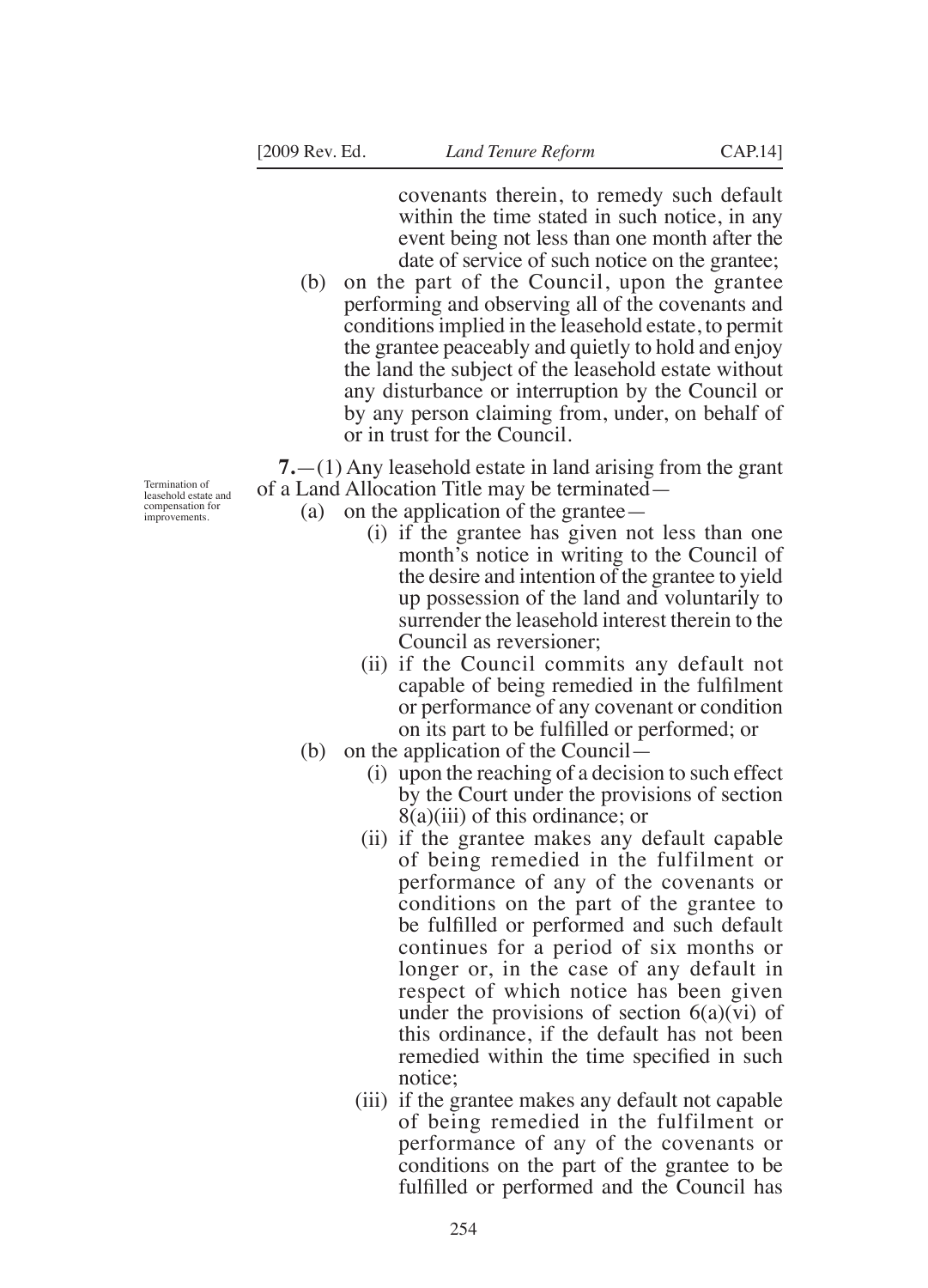given not less than three months' notice in writing to the grantee to apply to the Court for the termination of the leasehold interest of the grantee in the land.

# **PART IV—ABSENTEE LANDOWNERS**

**8.** If any person holding an interest in land by virtue of a Land Allocation Title shall leave the Islands to settle elsewhere indefinitely, the said interest in land shall become subject to the following provisions—

- (a) house land— (i) the land shall be held in trust for the owner, provided that the dwelling is maintained in a habitable state and the land is kept clear;
	- (ii) Annual Land Tax shall be payable by the owner in accordance with the standard rate with effect from the date of departure from the Islands and shall be paid to the Registrar of the Court by 31 December in each year;
	- (iii) the Court shall review each trusteeship annually to decide whether the dwelling has been kept habitable and the land kept clear and upon the Court reaching a decision that the said condition has not been met, the estate of the owner shall revert to the Island Council pending further allocation by the Court.
- (b) garden land—the estate shall revert to the Island Council twelve months from the date of departure of the owner.
- (c) orchard land and forestry land—the estate shall be held on trust for the owner until a date 10 years after the departure of the owner, when by operation of law it shall become the property of the trustee at that time.

# **PART V—ANNUAL LAND TAX**

**9.**—(1) There shall be for the purposes of this ordinance a tax to be known as the Annual Land Tax of which the standard Annual Land Tax.rate shall be prescribed by the President of the Court with the approval of the Governor and which shall be reviewed and may be confirmed or varied in like manner thereafter at intervals of twelve months.

[Provided that for the irst period of twelve months after the suspension date the following rates will apply

Land owned by resident grantee—30c per square metre

Departure of owner from Islands after allocation.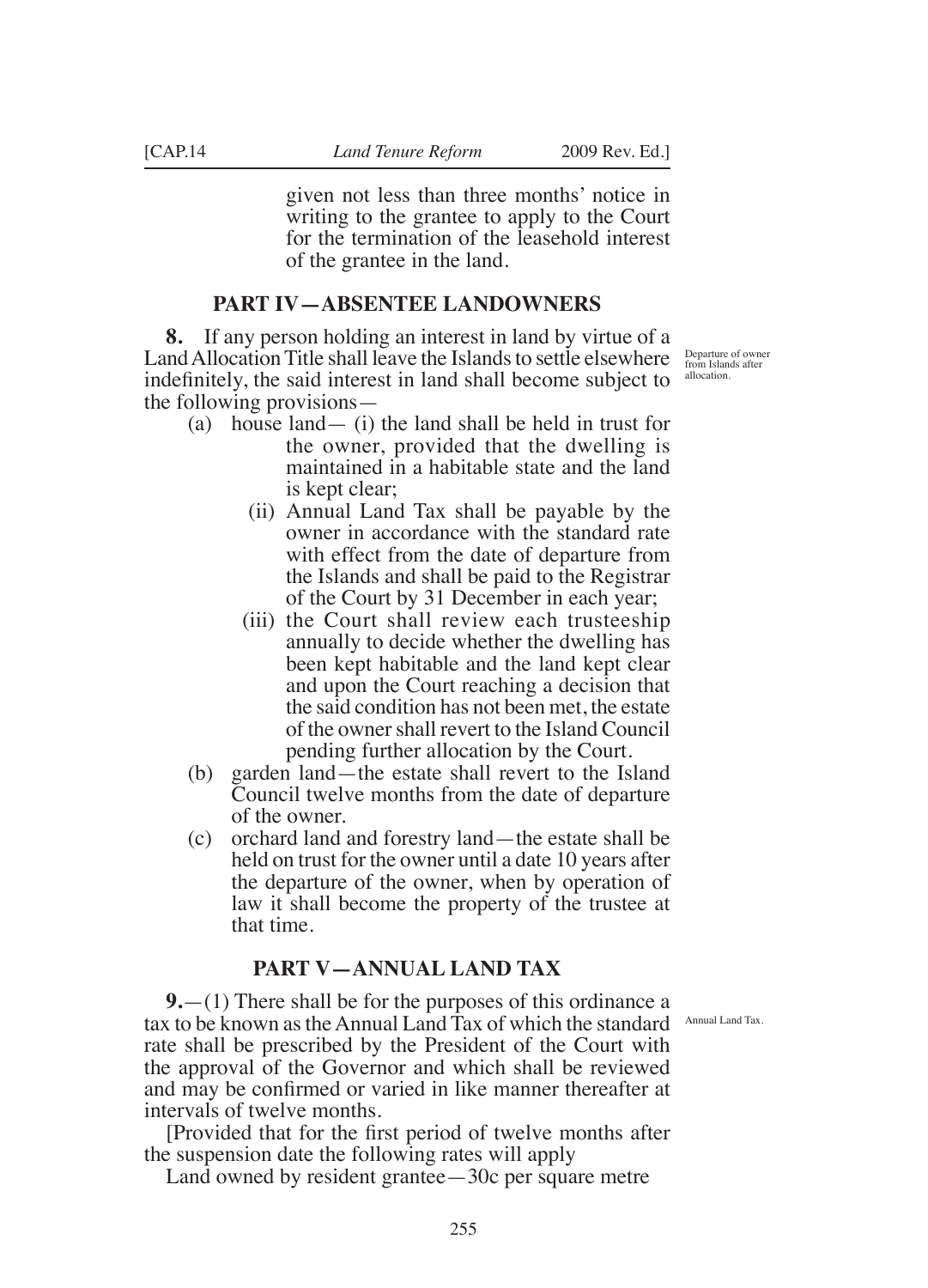Land owned by absentee grantee—50c per square metre] **(Amended by Ordinance No. 5 of 2006)**

(2) If any Annual Land Tax has not been paid by 31 December of the year for which it is due, a notice in writing shall be thereupon sent to the owner at his or her last known address warning that in default of payment of the tax within 6 months from the date of such notice, the ownership of the land will be forfeited to the Island Council in accordance with the following provisions of this section.

(3) Upon the expiry of the period of 6 months prescribed in subsection (2), the outstanding tax not having been received, the estate of the owner in the land shall without further act or assurance revert to the Island Council and the Register of Land Titles shall be inscribed accordingly.

(4) In any case in which the estate of an owner in any land has been forfeited to the Island Council as provided in subsection (3), the owner shall be then entitled to remove any building or buildings or to harvest any garden crop or fruit, or to remove any bush or tree planted by the owner, from the said land within a further period of 6 months from the date of forfeiture, any other rule or provision of law notwithstanding, and to enter upon the land for that purpose and, failing such removal or harvest within that period, to receive a payment from the next succeeding owner as compensation for the value thereof as the same shall be assessed by the Court.

(5) Immediately upon the forfeiture of any land under the provisions of subsection (3), the Registrar of the Court shall send to the former owner at his or her last known address a notice in writing setting out clearly his or her rights of removal of any building or harvest of any crop or of receiving compensation therefor as provided by subsection (4).

(6) The quantum of compensation assessed by the Court may be reviewed by the Supreme Court of its own motion or on the application of the former owner or the next succeeding owner of the land in question.

#### **PART VI—MISCELLANEOUS PROVISIONS**

**10.** For the avoidance of doubt, no compensation shall be payable to any person for the extinguishment of a freehold estate in land held immediately before the suspension date and its replacement by a leasehold estate.

**11.**—(1) It shall be unlawful to enter into an agreement for, and the Court shall have no jurisdiction to approve, the transfer *inter vivos* of any interest in land to a person who is not a permanent resident of the Islands.

No compensation payable for loss of freehold estate.

Prohibition of acquisition of land by non-residents.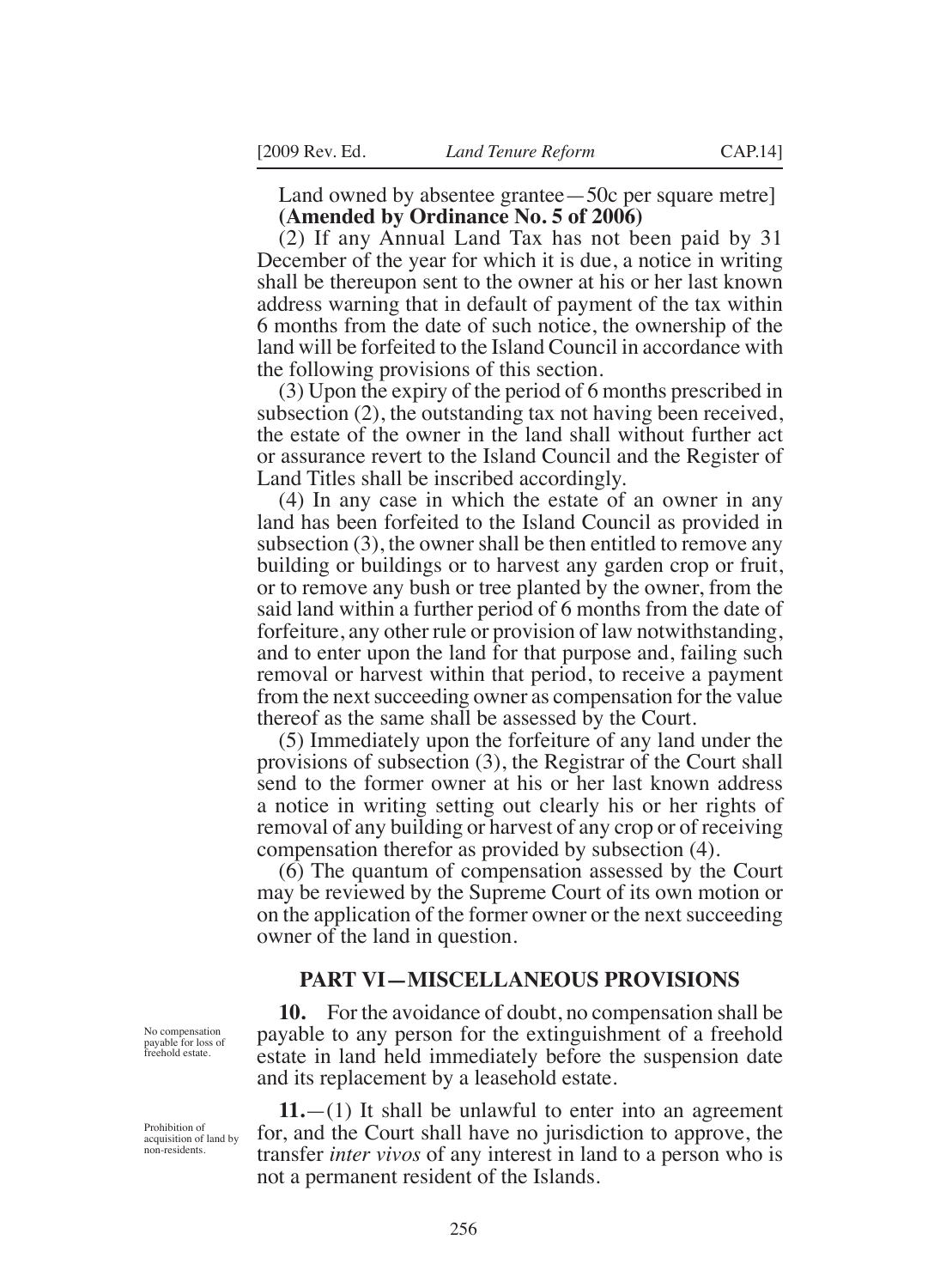(2) Nothing in subsection (1) shall be so construed as to prevent the transmission of an interest in land, whether by will or intestate succession, to any descendant of the owner or any other person entitled under the provisions of this ordinance to own land in the Islands, whether permanently resident in the Islands or not.

**12.** It shall be unlawful to enter into an agreement for the mortgage, charge or sublease of any leasehold estate in land.

**13.**—(1) Every decision of the Court under the provisions of this ordinance shall be subject to review by the Supreme Court in its civil jurisdiction on the application of any person having an interest therein made in writing within three calendar months after the date of such decision, or of its own motion.

(2) The Registrar of the Court shall send written particulars of every such decision to the Registrar of the Supreme Court as soon as practicable after the making thereof.

(3) The Supreme Court shall review the said decision in accordance with procedure prescribed by rules of Court.

(4) The Supreme Court shall have power to make such further enquiries or to hear such additional evidence or submissions as it may think fit and may confirm or quash such decision or remit the same to the Lands Court for reconsideration.

Prohibition of mortgage, charge or sublease.

Review of decisions by Supreme Court.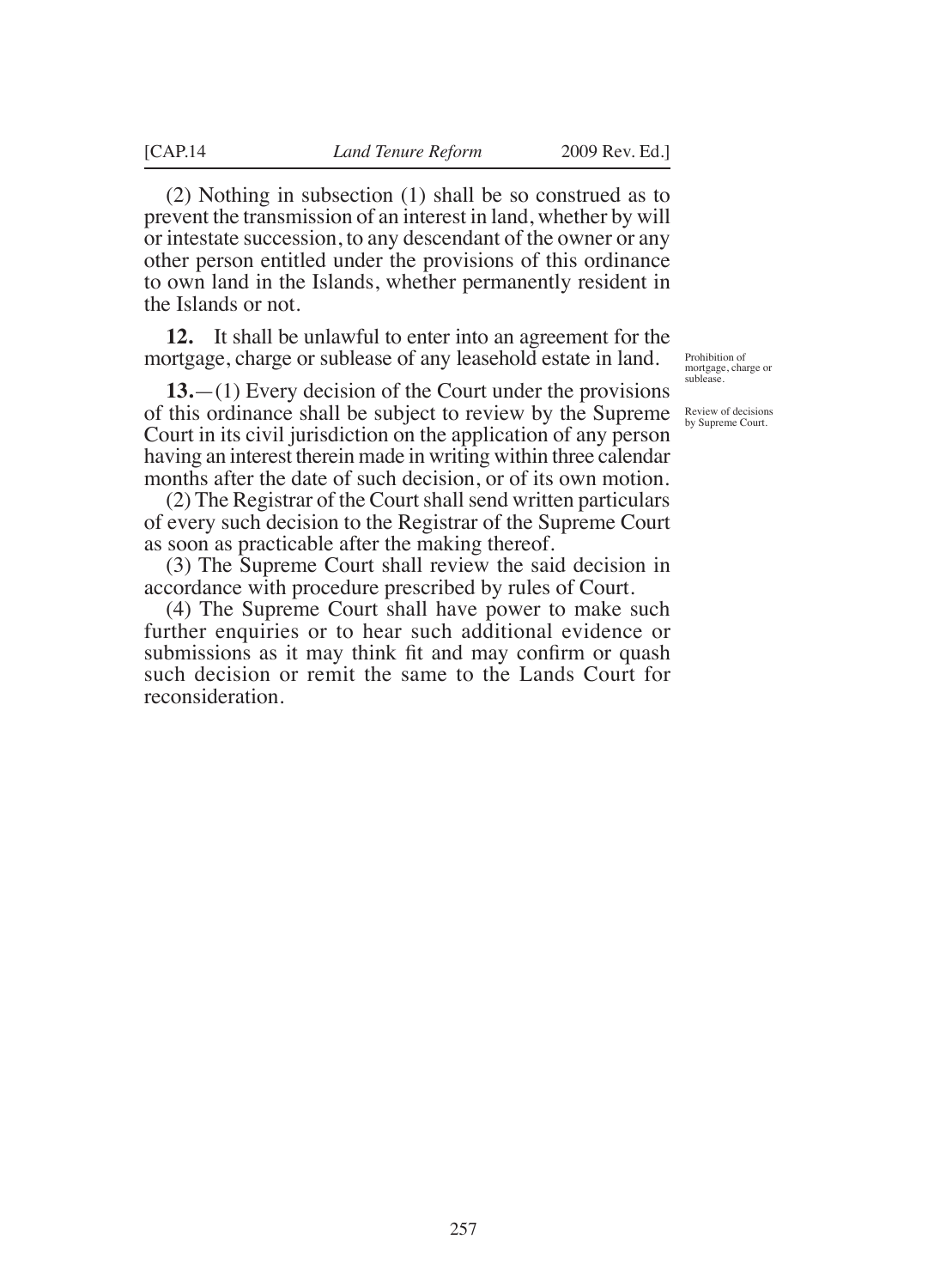## SCHEDULE

# Pitcairn, Henderson, Ducie and Oeno Islands

## Land Allocation Title

Pursuant to Section 4(8) of the Land Tenure Reform Ordinance 2001, square metres more or less, situated at,

, is hereby leased to

This Land Allocation Title is for the purpose of land. The term of this Land Allocation Title is as set out in Section 5(1) of the Land Tenure Reform Ordinance 2001.

Appurtenances:

Encumbrances:

Notes:

Date of grant:

| Registrar, Lands Court | President, Lands Court |
|------------------------|------------------------|
|                        |                        |

(See plan of land annexed hereto)]

**(Schedule added by Ordinance No. 5 of 2006)**